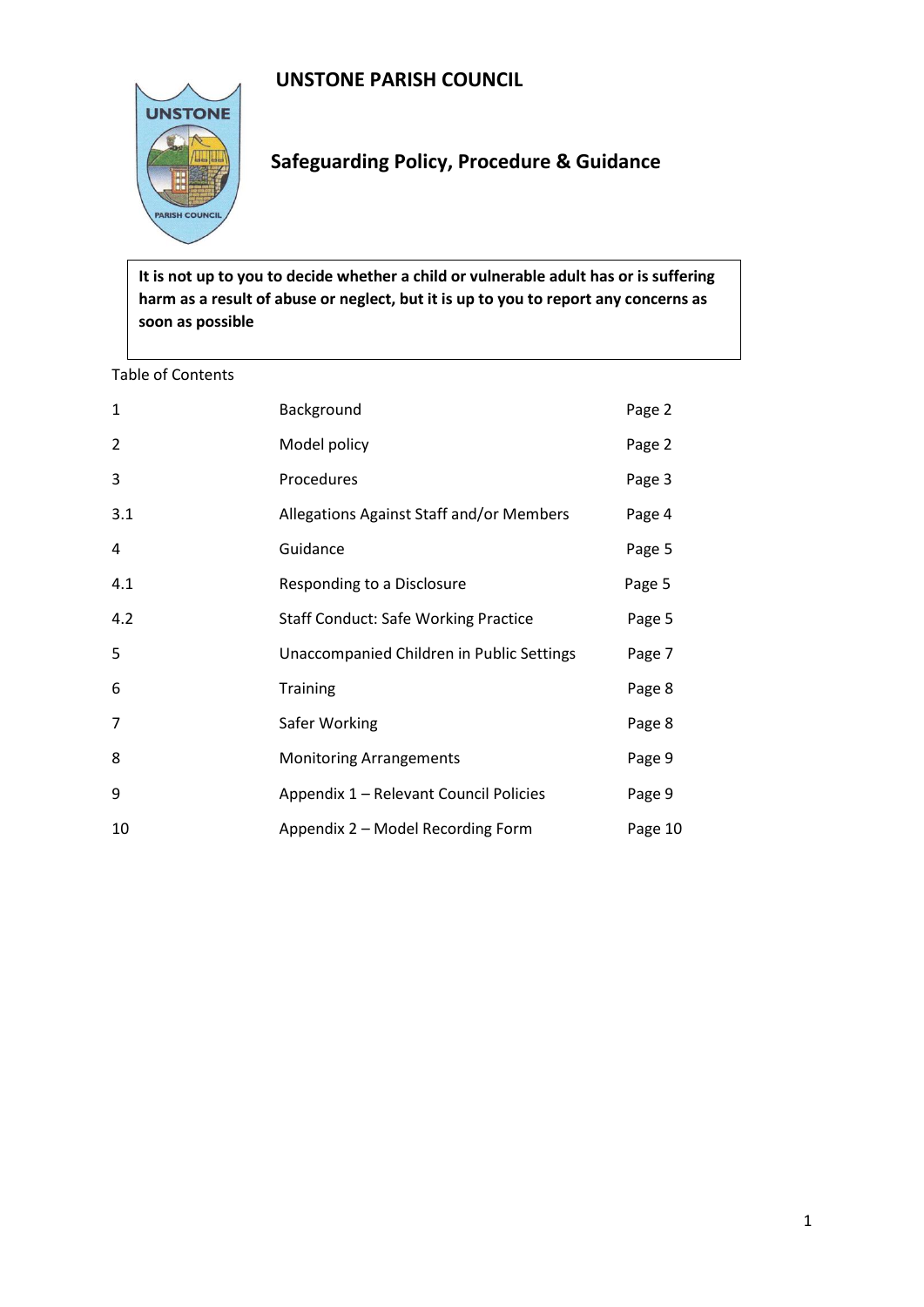## **1. Background**

Unstone Parish Council delivers services which can bring employees, members and volunteers into contact with children or vulnerable adults. This could be as either as the main part of their role or indirectly when carrying out their work such as a home visit, working outdoors in a public place or seeing customers in a reception area

This policy is based on our responsibilities under the Children Act 2004, specifically Section 11 which places a duty on key people and public bodies, including Councils, to make arrangements to ensure that their functions are discharged with regard to the need to safeguard and promote the welfare of children

With regard to safeguarding vulnerable adults, this policy has been developed in accordance with guidelines produced by the Department of Health 'No Secrets' guidance and The Vulnerable Groups Act 2006 and Care Act 2014 There are different issues to consider when dealing with cases of abuse of vulnerable adults.

*All references to children in this document should be taken to apply also to young people and vulnerable adults*

## **2. Model Policy**

Unstone Parish Council believes that it is always unacceptable for a child or young person or vulnerable adult to experience abuse of any kind and recognises its responsibility to safeguard the welfare of all children, young people and vulnerable adults, by a commitment to practice which protects them

## **We recognise that:**

- The welfare of child/young person /vulnerable adult is paramount
- All children/young persons/vulnerable adults, regardless of age, disability, gender, racial heritage, religious belief, sexual orientation, or identity, have the right to equal protection from all types of harm or abuse
- Working in partnership with children, young people, their parents, vulnerable adults, carers and other agencies is essential in promoting young people's and vulnerable adults welfare

## **The purpose of the policy is:**

- To provide protection for the children and young people who receive Unstone Parish Council's services, including the children of adult members or users
- to provide staff and volunteers with guidance on procedures they should adopt in the event that they suspect a child, young person or adult may be experiencing, or be at risk of harm

This policy applies to all staff, Council Members and anyone working on behalf of Unstone Parish Council

We will seek to safeguard children, young people and vulnerable adults by:

- valuing them, listening to them and respecting them
- adopting child, young people and vulnerable adult protection guidelines through procedures and a code of conduct for staff and volunteers
- recruiting staff and volunteers safely, ensuring all necessary checks are made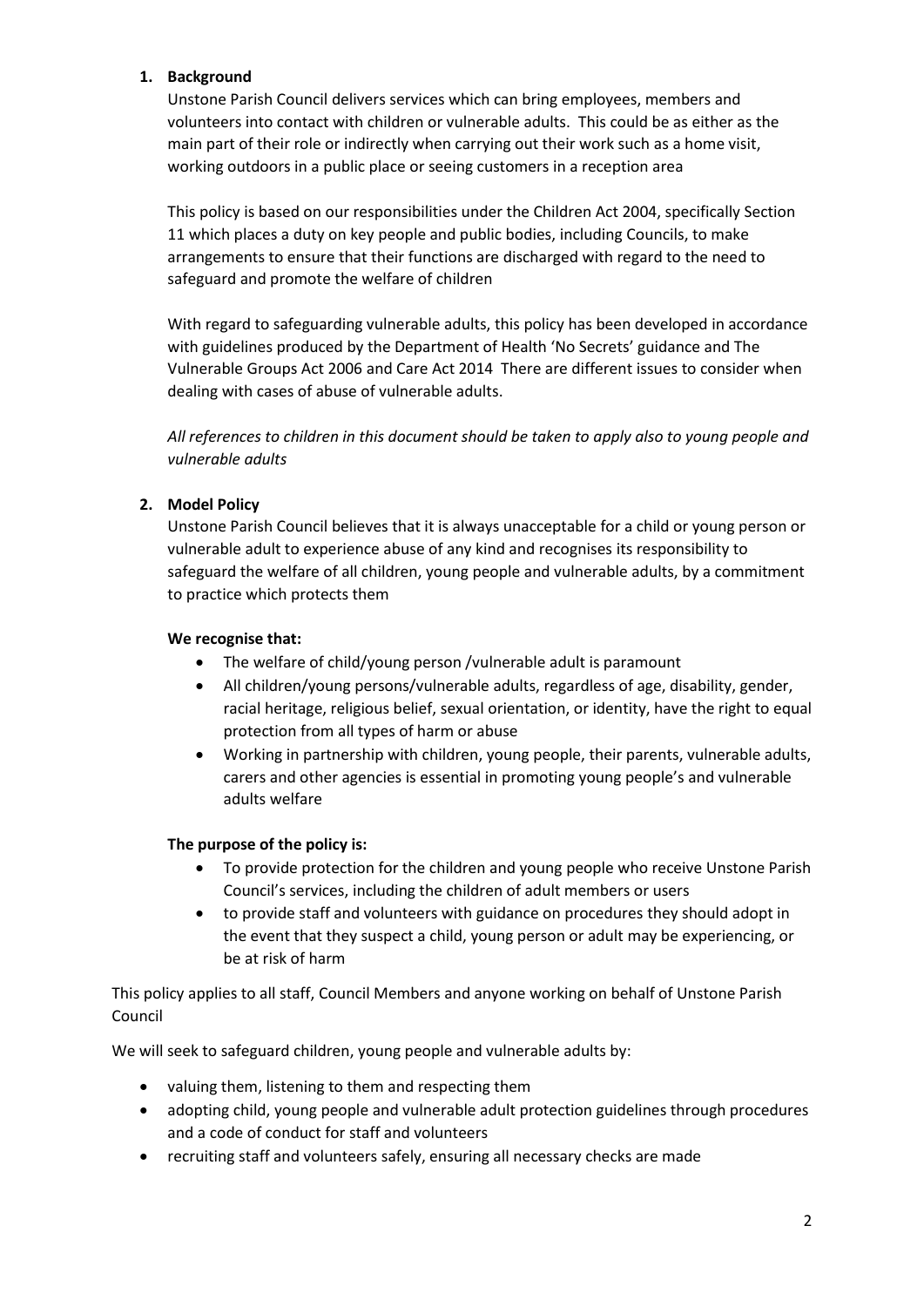- sharing information about child protection and good practise with children, parents staff and volunteers
- sharing information about concerns with agencies who need to know, and involving children and parents or carers appropriately
- providing effective management for staff and volunteers through supervision, support and training

We are also committed to reviewing our policies and procedures annually

## **Scope of the policy**

The policy is in respect of the Council's responsibility towards:

- Children and young people legally defined as any person under the age of 18. From this point the terms child or children will be used to refer to this group (Children act 2004)
- Vulnerable adults defined , for the purposes of this policy as anyone over the age of 18 who is or may be in need of community care services by reason of mental or other disability, age or illness, and who is or may be unable to take care of him or herself, or unable to protect him or herself against significant harm or exploitation (No Secrets DoH 2000)
- The employees of the Council who will come into contact with children or vulnerable adults during the course of their work
- Members of the Parish Council when on Council business
- Volunteers who are performing a task or duty at the request of, or on behalf Unstone Parish Council
- Contractors when carrying out work on behalf of Unstone Parish Council
- The term 'parent/carer' is used throughout as a generic term to represent parents, carers and guardians for both children and vulnerable adults
- The policy covers all functions and services of the Parish Council

Child Protection is defined as:

• Protecting individual children identified as either suffering or likely to suffer, significant harms a result of abuse or neglect

Safeguarding and promoting the welfare of children and vulnerable adults is defined as:

- Protecting children and vulnerable adults from maltreatment
- Preventing impairment of child or vulnerable adults health or development
- Ensuring that children and vulnerable adults are growing up and living in circumstances consistent with the provision of safe and effective care
- Undertaking that role so as to enable those children and vulnerable adults to have optimum life chances

## **3. Procedures**

Everybody shares responsibility for safeguarding children who may be in need of child protection services by identifying children or young people who may be at risk and alerting the appropriate service(s)

- All staff and volunteers must ensure that they are familiar with the child protection procedures for their setting and which staff member is responsible for child protection issues
- Advice should be sought in the first instance from the designated or named person responsible for child social care within the setting. This may be the designated teacher within a particular school or the designated lead for child protection within the education or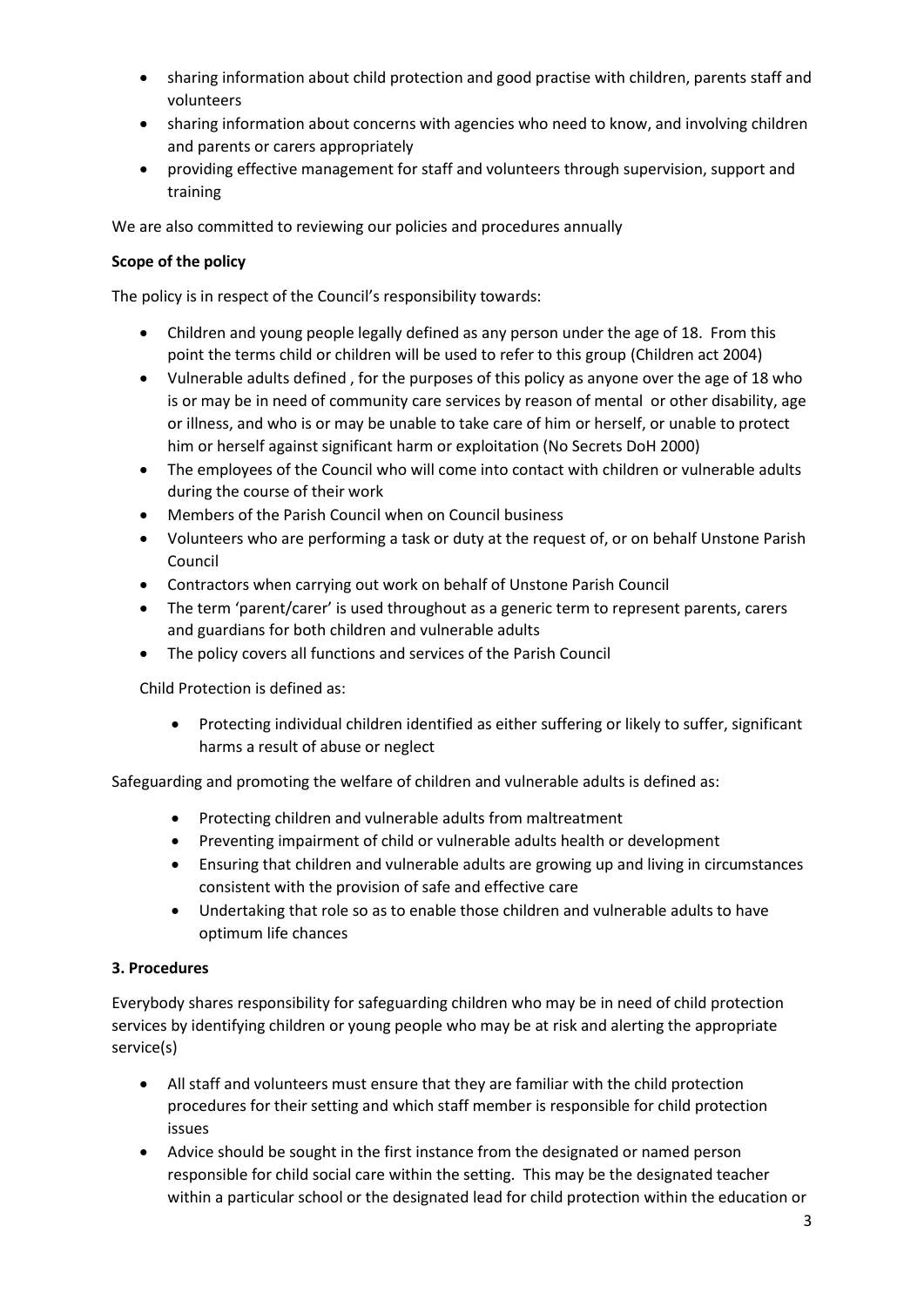early years service, or the named health visitor or doctor with particular responsibility for child protection within the health service. However this should not preclude a direct referral to Children's Social Care particularly if there is an element of immediate risk

Referrals must always be made to Children's Social Care if there are signs that a child under the age of 18 years, or an unborn baby:

- If you are concerned that a child is suffering or is at risk of significant harm please contact Call Derbyshire on tel: 01629 533190 immediately.
- To request early help services for Derbyshire children and young people please complete the Starting Point request for support form found at www.derbyshire.gov.uk/social-health
- If you have made a verbal referral and have been advised to confirm this in writing, please find the document on www.derbyshire.gov.uk/social-health
- Derbyshire County Council will share information with police and health colleagues to deal with enquiries more quickly. Any information provided by you will be treated in accordance with Derbyshire County Councils Privacy Policy.
- Please note if you are aware the child already has an allocated Multi Agency Team (MAT) worker or social worker do not fill out the form liaise directly with the allocated worker.
- Please do not fill out a form if your request relates to an immediate child protection issue as that email box is only monitored 9am to 5pm, Monday to Friday, please tel: 01629 533190 if your concern is urgent.

# **3.1 Dealing with Allegations or Concerns Against Any Employee, Member or Volunteer Working for The Parish Council**

Concerns for the safety and well being of children could arise in a number of different ways and in a range of settings. It is essential to act quickly and effectively if an allegation is made or if there is suspicion or concern about a professional or volunteer's relationship with a child, young person or group of children/young people, particularly if they have:

- Behaved in a way that has harmed, or may have harmed, a child
- Possibly committed a criminal offence against or related to, a child; or
- Behaved towards a child or children in a way that indicates she/he is unsuitable to work with children

If an allegation is made, or a concern arises about a member of staff, member or volunteer, ensure that the Parish Clerk is informed immediately who will contact Derby and Derbyshire Local Authority Designated Officer (LADO) via a referral form to professional.allegations@derbyshire.gov.uk

The LADO is available to provide advice or support in any allegations process, including advising whether or not immediate suspension of the person concerned should be considered. The Parish Clerk must ensure that the Members of the Finance, Governance and Staff Working Committee are made aware of concerns and that HR advice is sought at the earliest opportunity.

If the LADO is unavailable or the concern is raised out of hours, you should contact LADO on 01629 533190 or alternatively the Police.

Records should be secured and information sharing should be strictly limited to relevant staff/members and external professionals on a need to know basis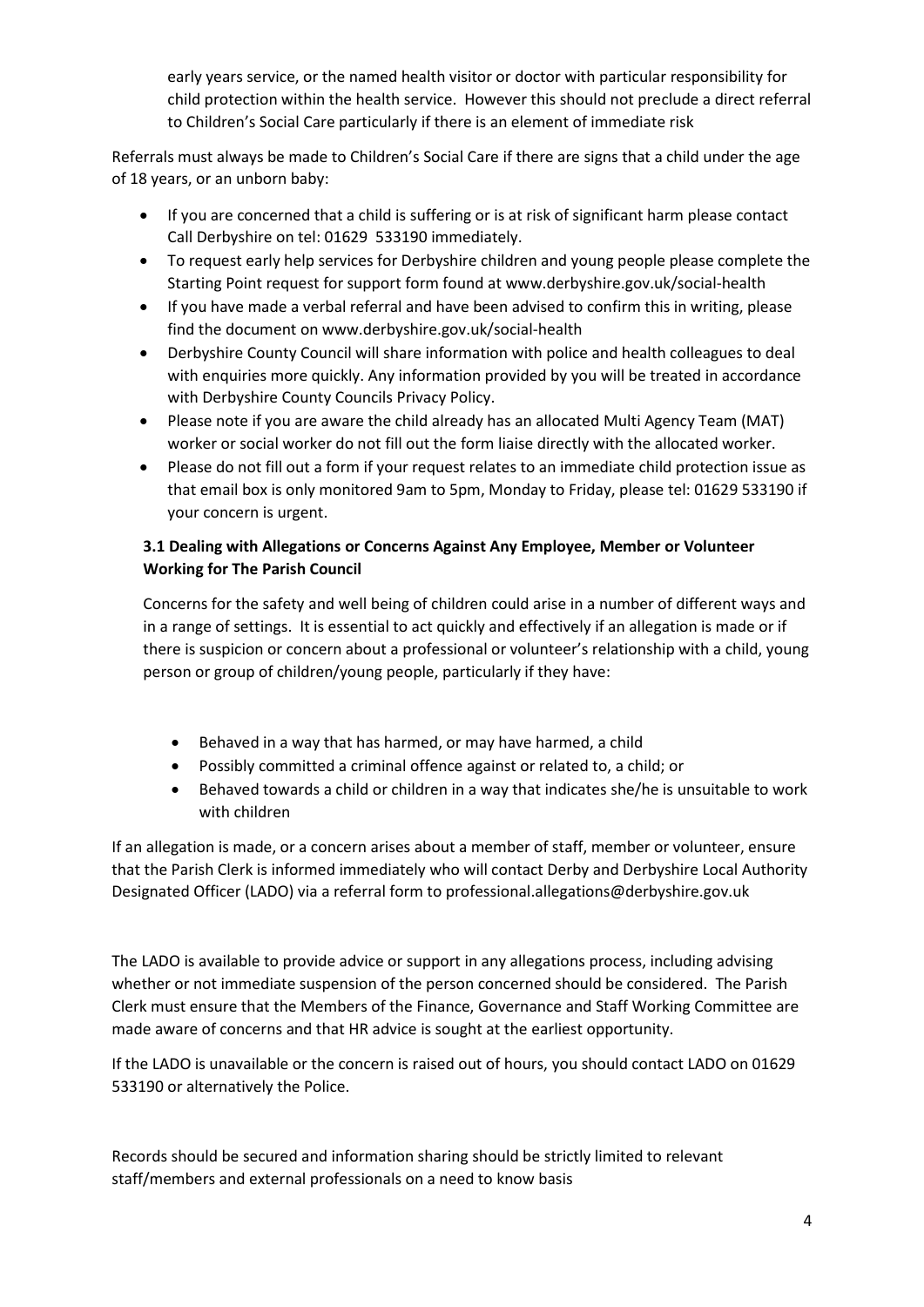The member of staff or volunteer should be treated fairly and honestly, helped to understand the concerns expressed, the process being followed and any outcomes of the process. Senior managers should seek advice from the LADO and Social Care/Police before informing the person who is subject to an allegation

## **4.Guidance**

## **4.1 Responding to a Disclosure**

If a child tells you that they, or someone they know is being abused:

- Listen to what the child is saying and take it seriously
- Reassure the child who has made the disclosure that they have done the right thing
- Give the child time to talk and do not probe or ask leading questions. Investigation is not your responsibility
- Do not promise to keep secrets. All allegations of harm or potential harm must be acted upon
- Explain to the child that you will share this information with a senior member of staff who will ensure the appropriate procedures will be followed
- Emails or text messages received detailing details of suspected abuse should be responded to as soon as possible or within 24 hours by contacting the child by phone or face to face to obtain further information
- Record the event in accordance with your settings procedures
- All allegations against staff, even those that appear less serious need to be followed up and examined objectively by someone independent of the organisation concerned
- All allegations will be considered by the LADO to monitor allegations and ensure that the actions in response to the allegations are in accordance with Derby and Derbyshire Safeguarding Children Partnership.

# **4.2 Staff Conduct – Safe Working Practice**

It is essential that all staff and members are conscious of how they should conduct themselves to minimise the risk of finding themselves as the subject of any child protection processes. All staff and members should be aware of the following summary of things to do and not to do when working with children

"Do"

- Read and follow the child protection procedures
- Report to the Parish Clerk any concerns about child welfare/safety
- Report to the Parish Clerk any concerns about the conduct of staff/volunteers/ contractors
- Record in writing all relevant incidents
- Work in an open and transparent way
- Discuss and report any incidents of concern or that might lead to concerns being raised about your conduct towards a child
- Report to the Parish Clerk any incidents that suggest a child may be infatuated with you or taking an above normal interest in you
- Dress appropriately for your role
- Use only email contact with children via any authorised system
- Avoid unnecessary physical contact with children
- Ensure you understand the rules concerning physical restraint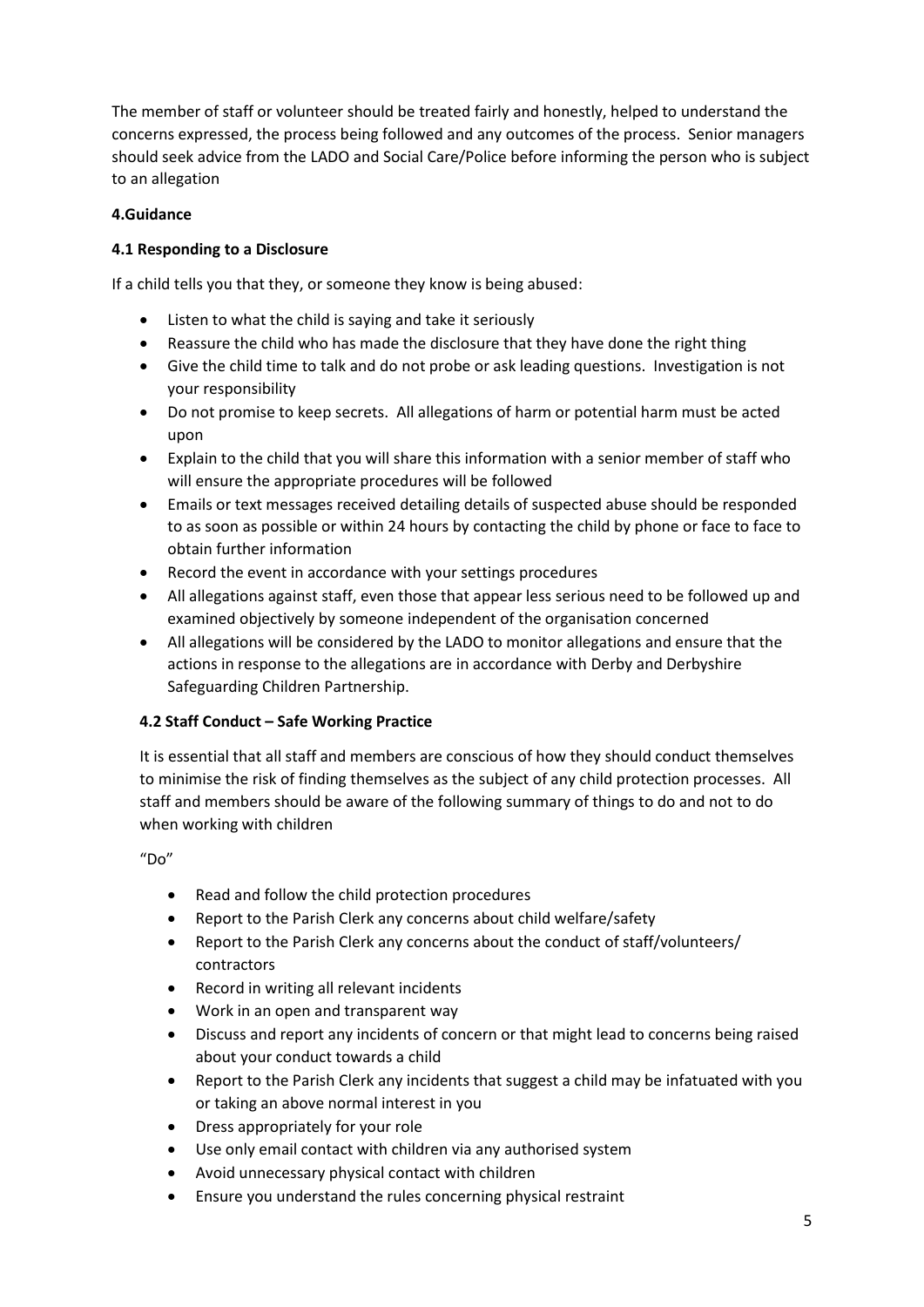- Where physical contact is essential for educational or safety reasons, gain the child's permission for the contact wherever possible
- Allow children to change clothes with levels of respect and privacy appropriate to their age, gender, culture and circumstances
- Avoid working in one to one situations with children
- Avoid volunteering to accommodate children overnight
- Be careful about recording images of children and do this only when it is an approved activity
- Contact your professional association or trade union if you are the subject of concerns or allegations of a child protection nature
- Fully co-operate with any investigation into child protection issues at your setting
- Listen to children when they express concern (rumours) about staff which might appear to be just and check facts v fiction

## **"Don't"**

- Take any action that would lead a reasonable person to question your motivation and/or intentions
- Misuse in any way your position of power and influence over children
- Use any confidential information about a child to intimidate, humiliate or embarrass a child.
- Engage in activities out of the workplace/setting that might compromise your position with children or young people.
- Establish or seek to establish social contact with children outside of the setting.
- Accept regular gifts from children
- Give personal gifts to children
- Communicate with children in inappropriate ways, including social networking and mobile telephones
- Pass your home address, phone number, email address or other personal details to children
- Make physical contact secretive
- Meet with children in closed rooms without other staff being aware
- Use physical punishment of any kind
- Confer special attention on one child unless this is part of an agreed plan or policy
- Transport children in your own vehicle without prior management approval
- Take, publish or share images of children or other children without their parent's permission
- Abuse your position of trust with children
- Allow boundaries to be unsafe in more informal settings such as trips out

## **5 Unaccompanied Children in Public Spaces**

There will be situations when young children visit public settings unaccompanied by their parent or carer. Whilst not wishing to discourage children from visiting places such as libraries, information centres and play or educational facilities, staff and members need to take reasonable steps to ensure the safety of the child and to inform parents/carers of their responsibilities. The way in which staff and members deal with unaccompanied children must be based on awareness of the responsibility of the parent or the loco parentist carer (i.e. the one taking responsibility of parent), and the duty of care of the service to all children on the premises. In no instance would staff be expected to take on parental responsibilities for children in these settings. A suitable notice should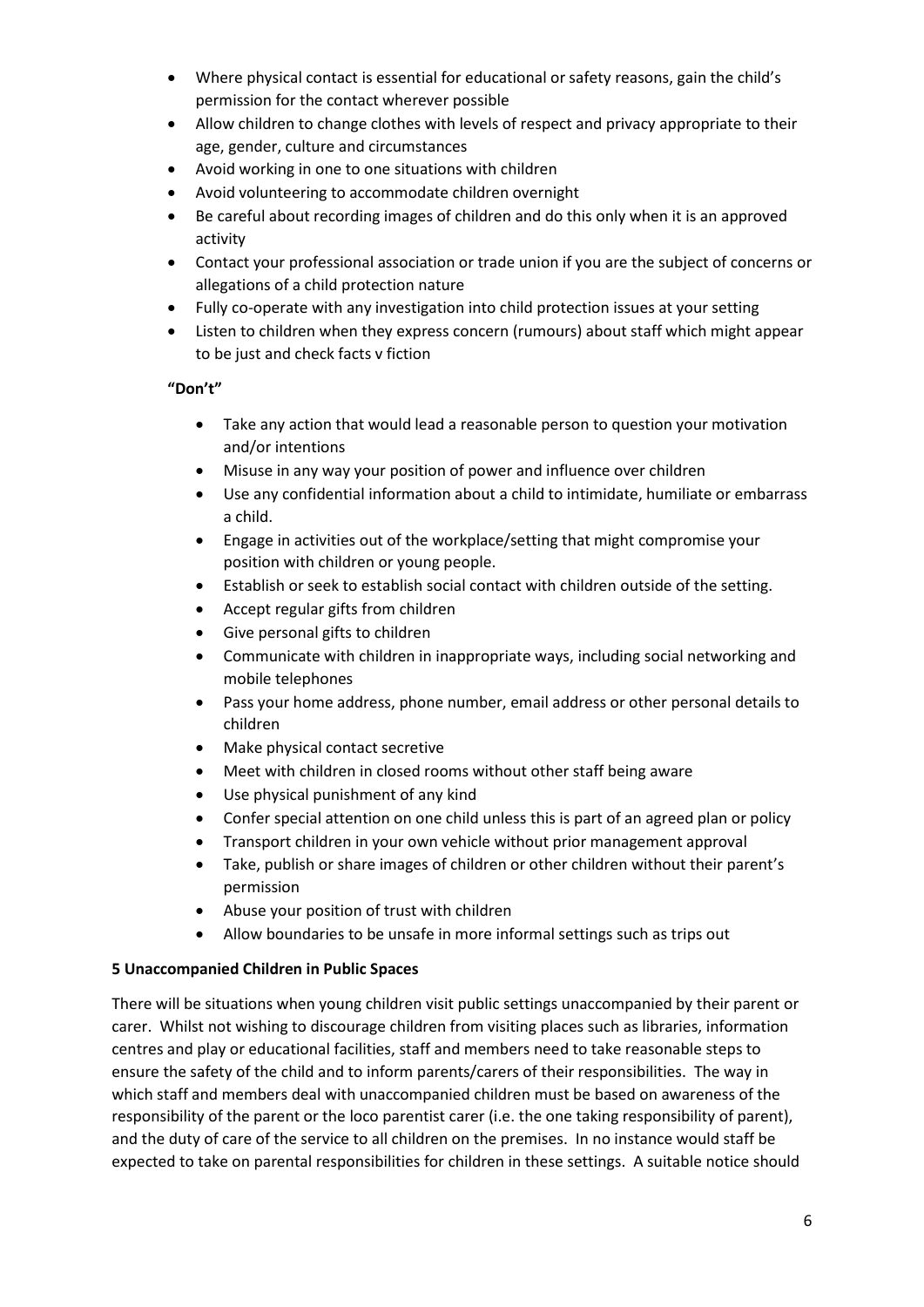be clearly displayed and staff should point to this poster when appropriate but especially if parents/carers are about to leave their children on the premises.

#### NOTICE

#### INFORMATION FOR PARENTS AND CARERS

Welcome. We hope you enjoy your visit. Please remember this is a community space open to all.

Keep your child safe & please don't leave them unaccompanied

Children under 10 must never be left unaccompanied

Parents and carers remain responsible for their children at all times

A good practise response on discovering an unaccompanied child on the premises is to :

- Try to avoid being left alone with a child. Try to ensure colleagues are present when you are dealing with unaccompanied children.
- Try to establish whether the child is allowed by the parent/carer to come and go alone

If you are satisfied that the child is allowed to come and go alone then allow the child to leave. If you gather this information only from the child, then you will need to use your judgement to ascertain whether the child is competent to leave alone.

Relevant factors maybe:

- Whether the child exhibits signs of nervousness
- Whether the child appears to clearly understand your questions
- Whether the child seems physically capable
- Whether the child appears to know clearly and readily where he and she lives
- How far the journey is
- Whether you know of any particular hazards on the journey
- The child's age and vulnerability

If you are in doubt, encourage the child to remain on the premises until you have been able to contact a parent or carer. Children under 10 years of age should not normally be allowed to leave alone unless you know that in the particular case the parent/carer allows it. Ask the child if she/he is expecting to be collected by an adult. Even if the child is expecting to be collected soon, do not wait until closing time before taking the next step.

Try to contact the parent or carer. Ask the child for an address or telephone number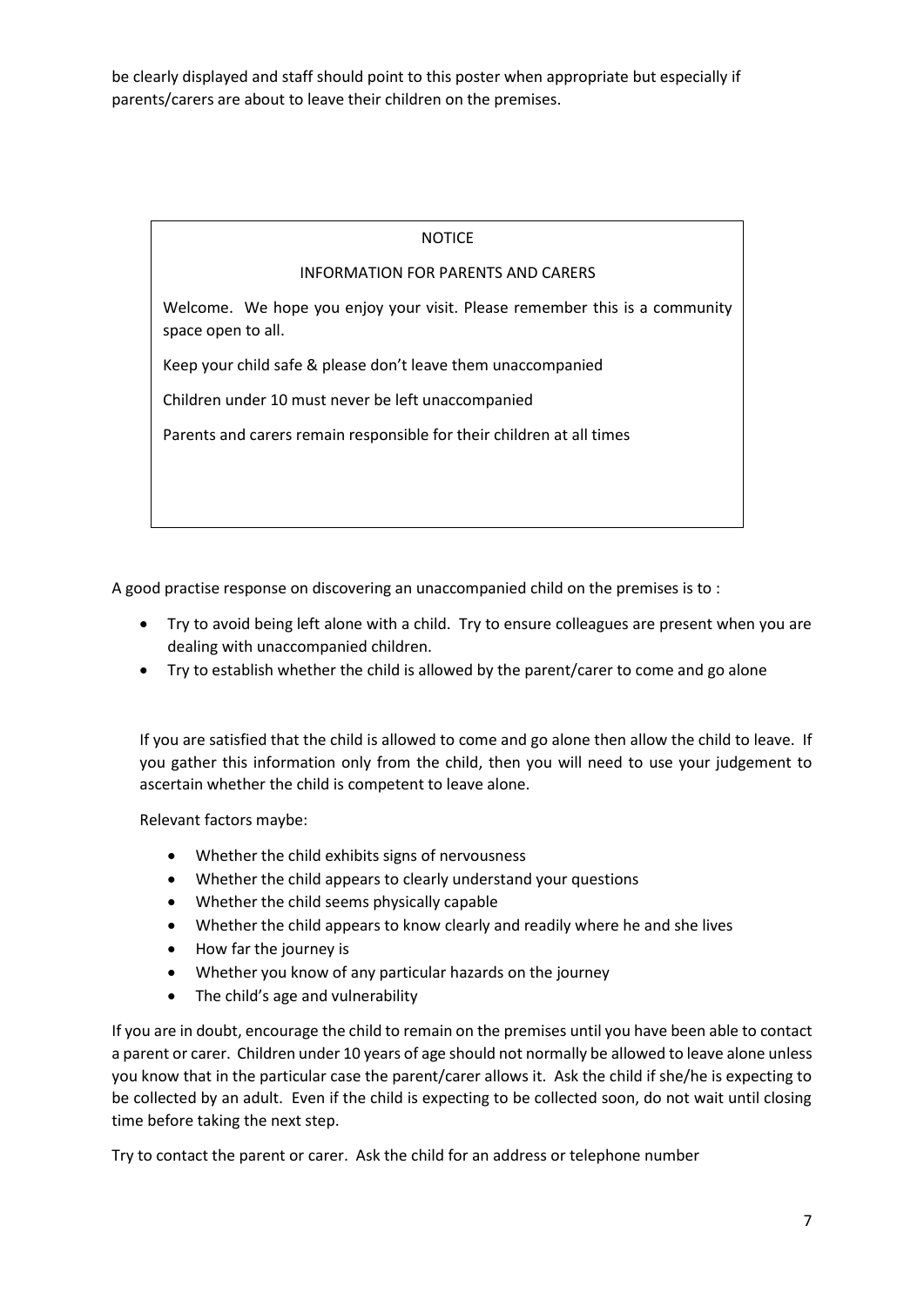## **6.Training**

All staff must ensure that they attend child protection training in accordance with the requirements and standards of the Parish Council

Training will be organised and delivered in accordance with the requirements of 'Working Together to Safeguard Children (2010)'. The training will be informed by the Derbyshire Safeguarding Children Board (DSCB).

The Parish Clerk will monitor attendance at relevant training to ensure all relevant staff and members are aware of the procedures and have received relevant training

#### **7. Safer Workforce**

#### **Recruitment and Selection**

Advertisement of posts and application packs should make explicit reference to the commitment of the organisation to safeguarding including:

- Compliance with vetting and barring regulations
- Always use application forms (CVs should not be accepted)
- A minimum of two people should check for any gaps in employment history and explore these gaps during interview
- Ensure at least one reference is from a previous employer and specifically asks if there have been any concerns or allegations about the applicant's behaviour towards children; any disciplinary action and confirmation of the applicant's responsibilities. Compare this information with that provided by the applicant. Any inconsistencies or concerns regarding the information provided in a personal reference must be followed up directly with the referee
- Ensure that any concerns arising from the applicant's medical references are followed up directly with the applicant and with the employing agency's medical adviser. Seek to explore the applicant's attitudes towards children and young people, their motivation for pursuing the role, and managing boundaries at interview
- Always ensure that any uncertainty or inconsistency about the information provided about the applicant is followed up and resolved

If you need support with the process seek advice on recruitment and selection from your HR advisors

#### **8. Monitoring Arrangements**

This policy and procedure will be reviewed annually

#### **Useful Telephone Numbers:**

Children's Social Care - 01629 533190. Out of hours 01629 533190

Vulnerable Adults - 01629 533190. Out of hours 01629 533190

Local Authority Designated Officer 01629 533190

Derbyshire Police - 101

NSPCC Protection Helpline - 0808 8005000

Child Line - 0800 1111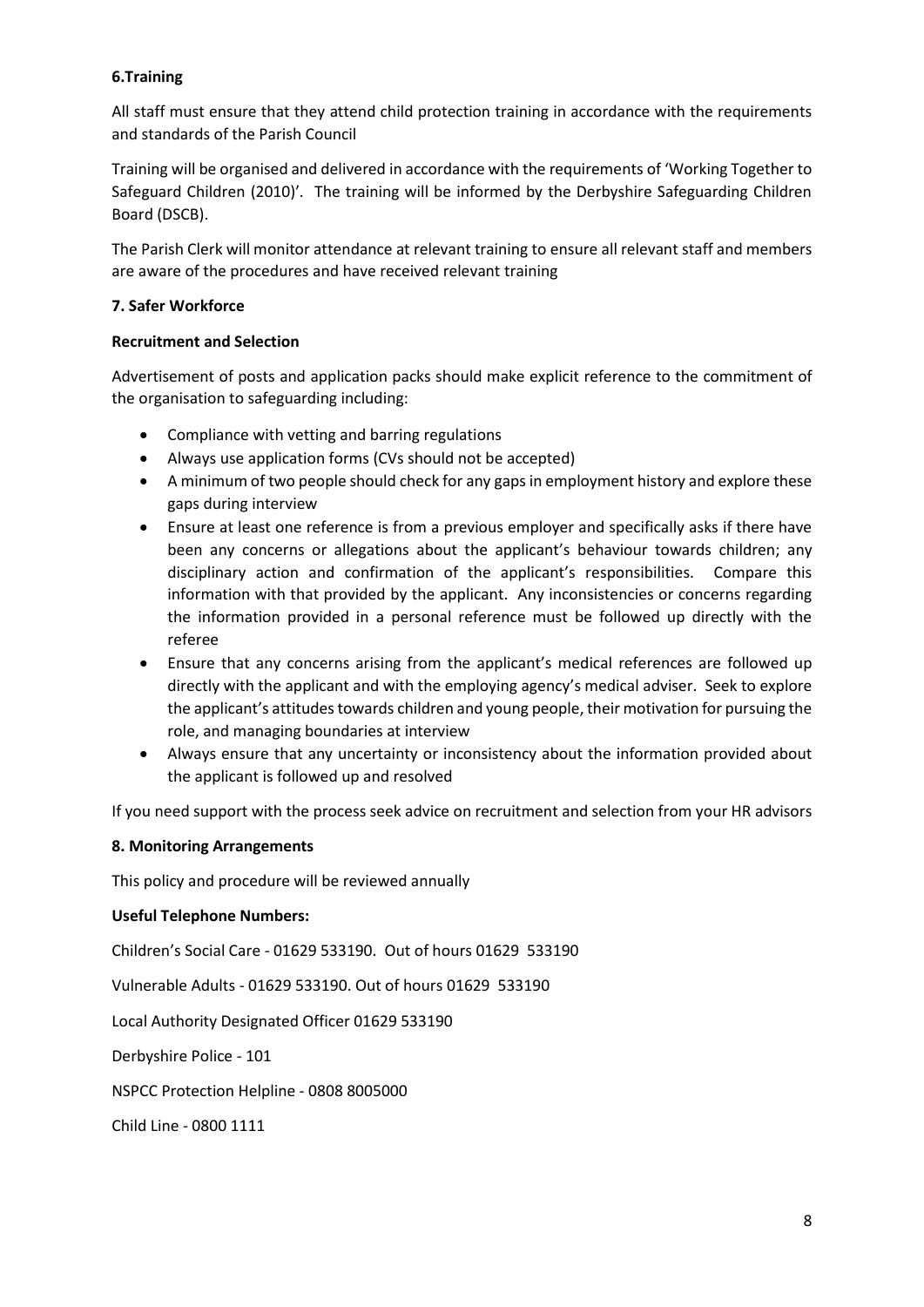# **9. Appendix 1**

**Parish Council Policies** Data Protection Policy Equal Opportunities Policy Freedom of Information Policy Health & Safety Information Security and Incident Policy Recruitment & Selection Policy Retentions & Disposal Policy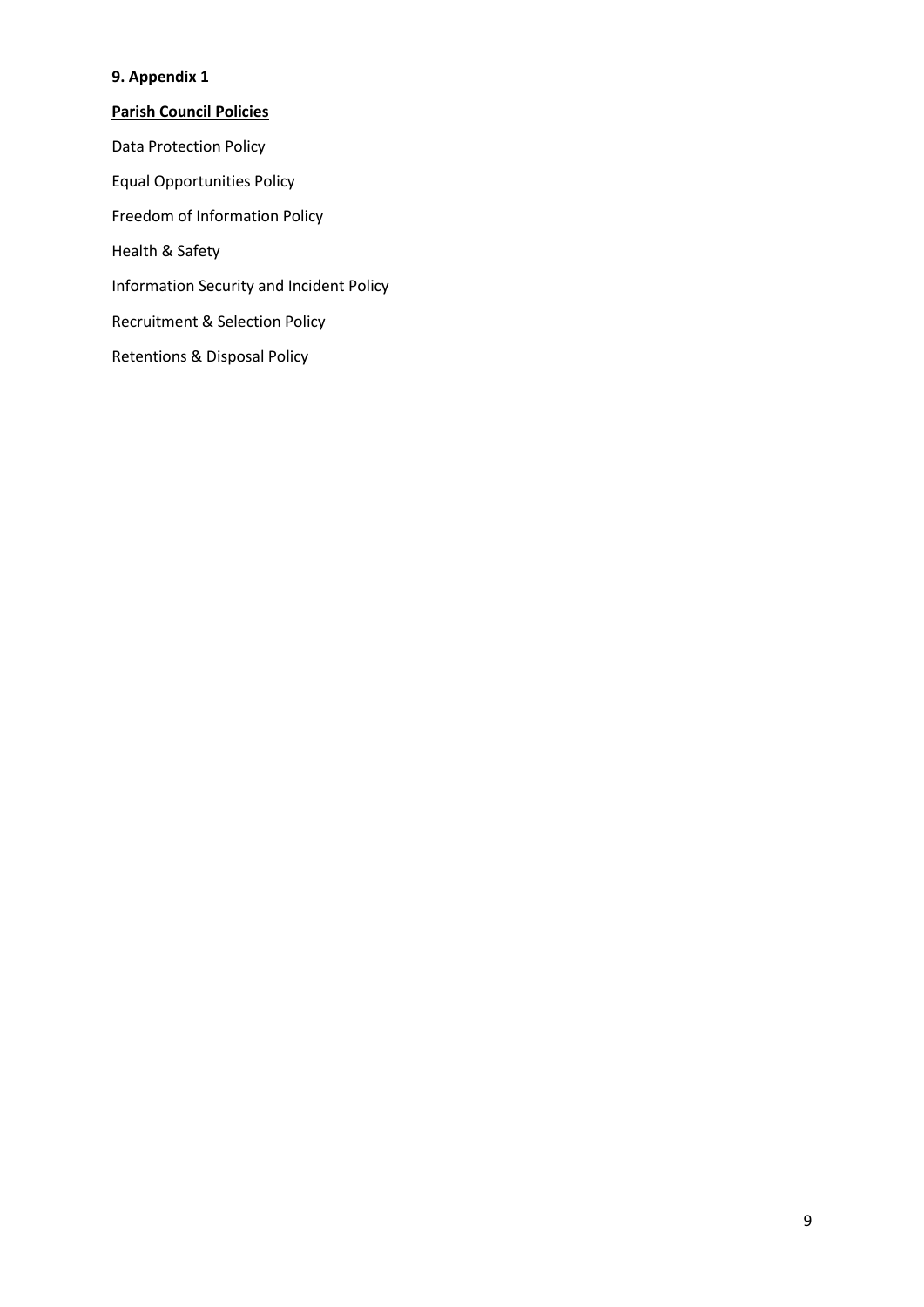#### **10. Appendix 2**

| <b>Your Name:</b>                                                                       |
|-----------------------------------------------------------------------------------------|
| <b>Your Position</b>                                                                    |
| <b>Child/Adult Name</b>                                                                 |
| <b>Child/Adult Address</b>                                                              |
| <b>Child/Adult Date of Birth</b><br>(or approximate age)                                |
| <b>Ethnicity of Child/Adult</b>                                                         |
| Name(s) and address of parent/carer:<br>(if applicable)                                 |
| Name of School (if applicable):                                                         |
| Date and time of disclosure:                                                            |
| <b>Your Observations:</b>                                                               |
| Exactly what the child/adult said and what you:                                         |
|                                                                                         |
|                                                                                         |
|                                                                                         |
|                                                                                         |
|                                                                                         |
| Remember to record details in the person's own words. Use a separate sheet if necessary |
| Action taken so far:                                                                    |